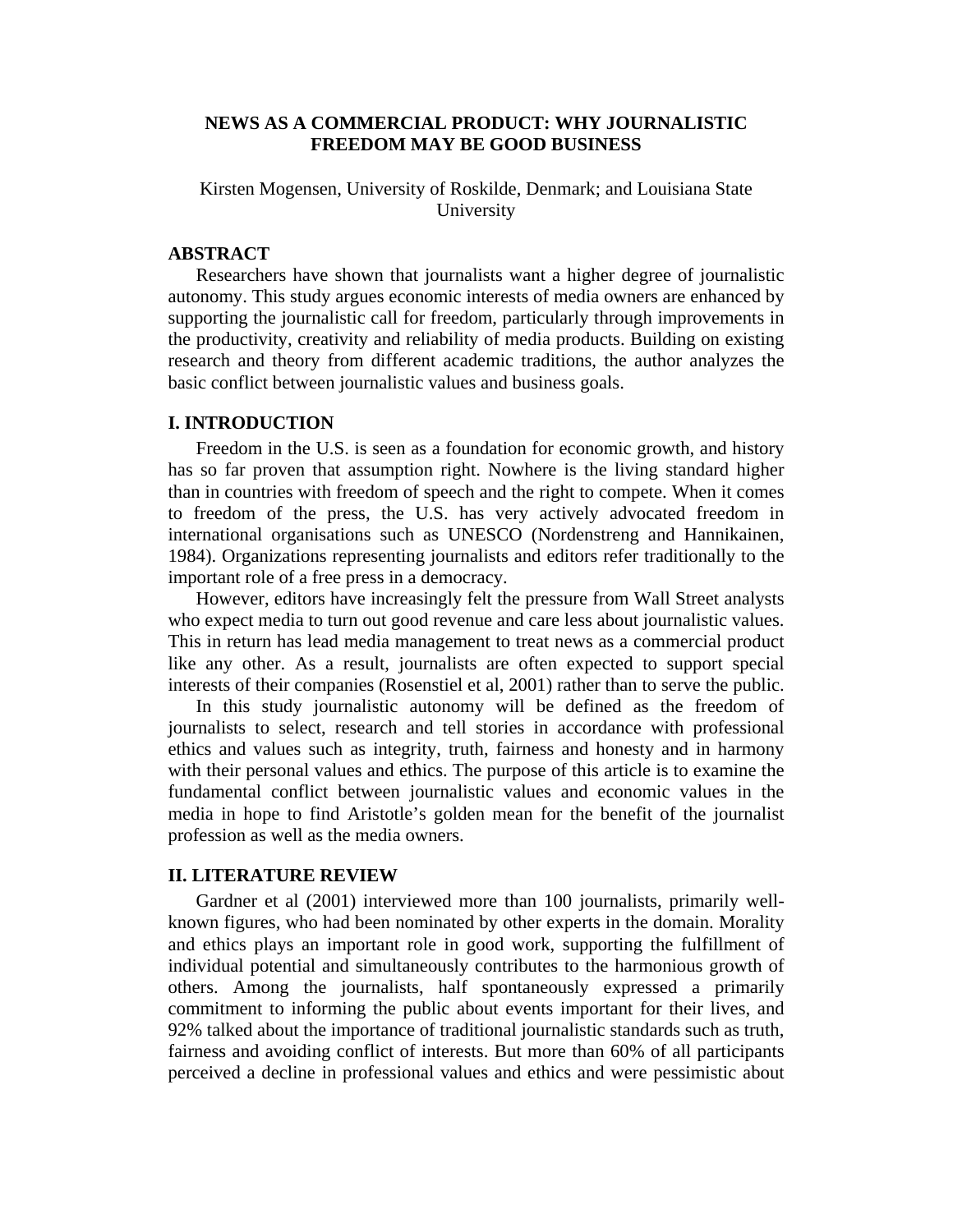the state of journalism because of a growing demand to comply with the business goals of the news industry.

Northwestern University's Readership Institute (2000) reported an Organizational Culture Inventory completed by nearly 5,500 employees at 90 newspapers. Similar to the findings above, less than half the employees felt that their newspaper's culture helped them achieve or provided opportunities for selfactualization. Many felt the newspaper culture failed to reward success but punished mistakes. As a result many employees tried to avoid mistakes, and were unwilling to take decisions or to take a risk in solving a problem.

Linsky (1997) interviewed 14 top media managers and found these leaders wanted to secure the stockholders a high return and at the same time create a culture where journalists could develop. However they felt that journalists were negative towards changes, especially if they involved sacrificing traditional values. Linsky wrote about the leaders:

Their cynicism towards their own employees mirrors their reporters' attitude towards them, and suggests that neither perspective is even heard by the other….The gap between them is huge.

#### **III. CONCEPTS OF NEWS**

Part of the conflict described in the research mentioned above has to do with the four different ways in which news traditionally is viewed:

1. News is any person's expression in any media including homepages on the Internet and papers distributed by clubs, churches, schools, etc., and they have no broader public responsibility. Liberals emphasize equal freedom for all citizens to participate in the exchange of ideas (Mill, 1859; Gardner, 2001, pp. 194-201)

2. News is a commercial product, which can be freely produced and sold. The media contribute to public welfare when they pursue their own self-interests, and they have no special responsibilities to society. Capitalists accept concentration of influential media in conglomerates that control the flow of news worldwide (Friedman, 1982; McChesney, 1999; Grossman, 2000).

3. News is a necessary provider of information, a mediator of democratic debate and a critical watchdog for democracy, which means that the media must be free from serving other interests and cannot be controlled by the government. The media may be granted certain rights such as access to public officials and the right to keep sources anonymous, and they in return are expected to be responsible to democracy and to the society as a whole (Hutchins Commission, 1947; Society of Professional Journalists, 2001).

4. News is a public resource of strategic importance and may be used by the government to help develop society, such as is the case in some third world countries (Lenin, 1972; Nordenstreng and Hannikainen, 1984). A similar viewpoint is represented by so-called "public" journalism, where representatives of the public may assume authority for selecting and framing the news, and where media are supposed to advocate for social actions and reinforce community solidarity (Gardner, 2001).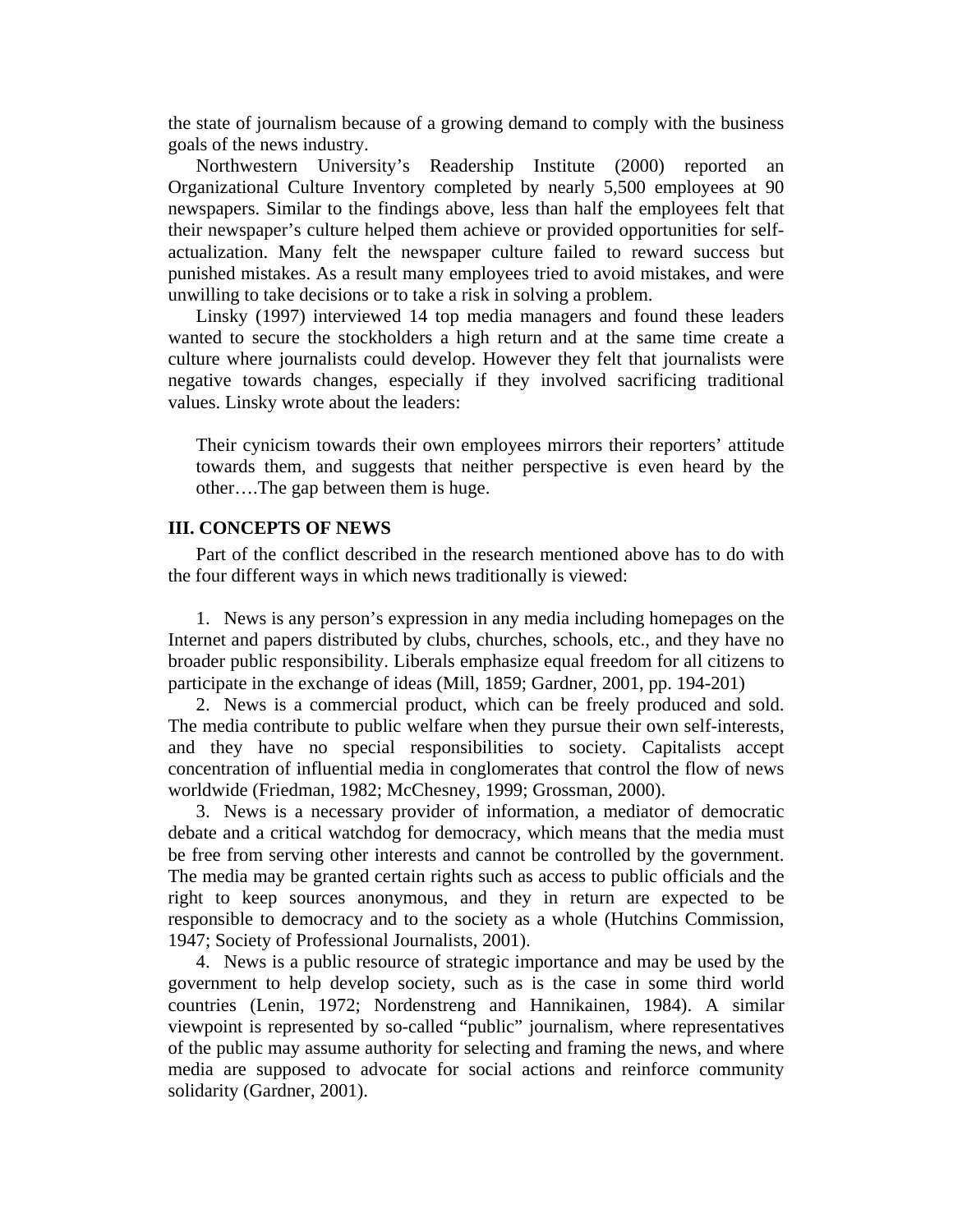The following figure (inspired by Merrill, 1974) shows the relative freedom of journalists, as it is seen in the media ideologies mentioned above, and the relationship to fundamental political and economic philosophies. The dotted line illustrates the conflict between traditional journalistic values and those values enforced by market-driven conglomerates.

## **Figure 1**

 *Free speech – equal opportunity to participate in democratic debates and exchange of ideas.*



*PR departments in companies, parties and religious Institutions.* 

As research has shown, journalists are increasingly frustrated because the ethics of their profession seem to lose in the permanent conflict with the interests of shareholders. Money has by nature no ethics, so if journalists will argue for journalistic autonomy from Wall Street, they must show that it will eventually lead to success. One term understood by the business community is productivity.

## **IV. PRODUCTIVITY**

Productivity is the outcome divided with the costs. The outcome can be measured in qualitative as well as in quantitative terms:

## Productivity=(quality)(quantity) / (cost)

Quality means different things to different professions and to people in various societies. In the knowledge society of the  $21<sup>st</sup>$  century, machines will do much of the work which laborers used to. Quiet a large part of the population is expected to have creative jobs, often with a high degree of autonomy (Jensen, 1999), and they will require news they can trust as a basis for their own business decisions and as a source of inspiration. Media managers need to envision how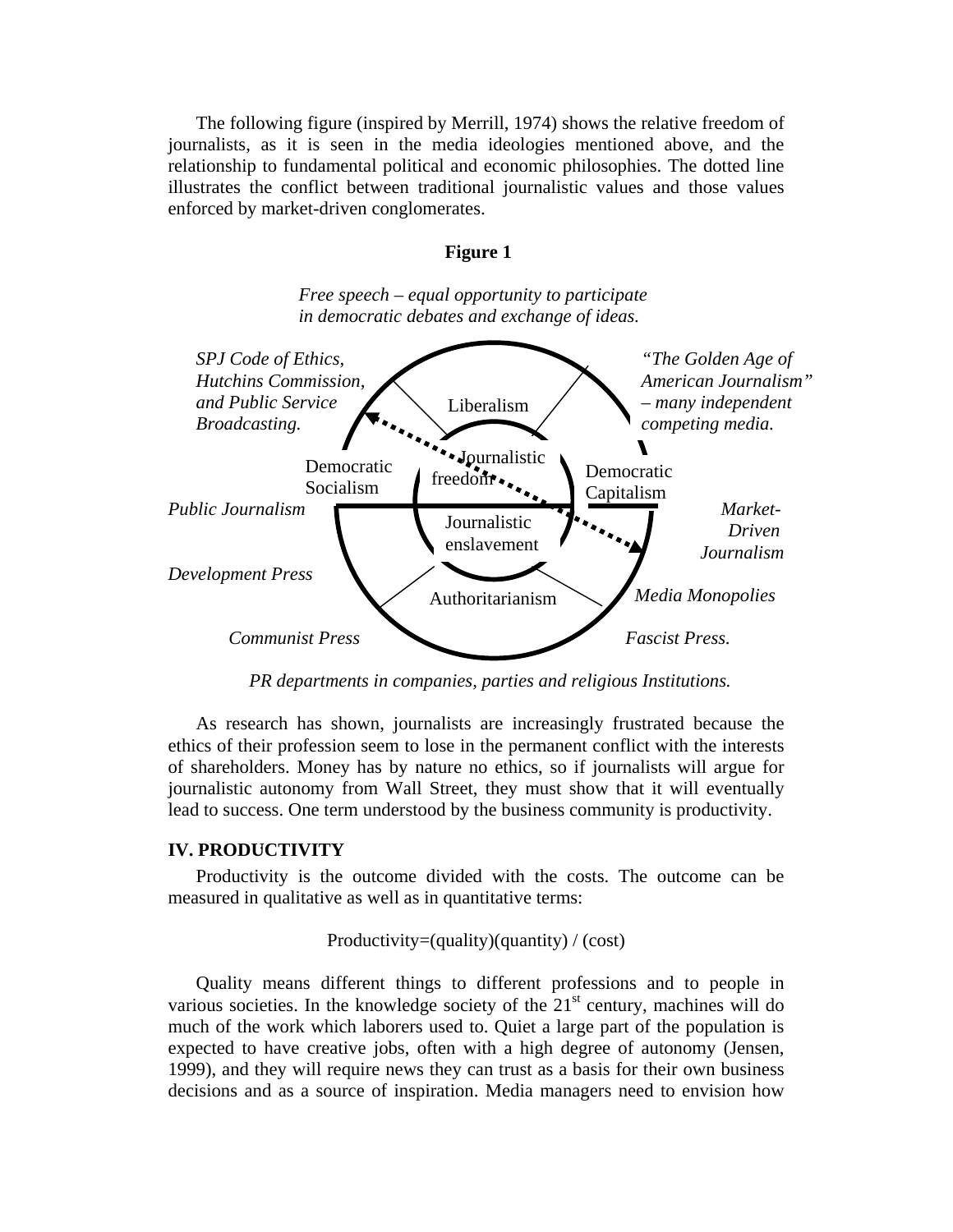they can use their core competences and journalistic values to serve this future market. According to the ideas of strategic management, what is needed is a creative and flexible planning (Hamel and Prahalad, 1994).

Creative solutions are best developed in the free exchange of ideas, and that requires a newsroom culture where journalists are willing to take risks when trying to solve a problem (Nonaka and Takeuchi, 1995). Creative people are individuals with their own unique visions. They are not other directed and they do not always behave they way others would like them. This was true with some of the best journalists in history: Daniel Defoe upset the establishment so much that he had to spend days in pillory (West, 1997); Benjamin Franklin ran away from home, which was illegal at that time (www.ushistory.org); Henry M. Stanley had no real friend for years in Africa but kept strong because of his mission (Stanley, 1909); and Nellie Bly did not behave like a women of her time (Douglas, 1999).

A recent example is reporter Saira Shah, who made the two documentaries "Beneath the Veil" and "Unholy War" shown several times on CNN in 2001. She worked under cover in Afghanistan, willing to risk her life for a mission she found important because she was an independent reporter. When journalists have the freedom to realize their own ideas the work is better, and it is good business, as Defoe, Franklin, Stanley, Bly, Shah and others all have proved.

Quantity is also affected by the way journalists view their job situation. The Readership Institute in its theoretical model says that if employees feel insecure about their job, if they are not sure what is expected and if they feel stress, the result is negative employee outcomes. On the other hand, if employees know what is expected, are motivated, feel satisfaction and plan to stay in their jobs it has a positive effect. Bottom line, journalists tend to produce more if they can use their energy on the work instead of trying to solve internal conflicts.

Finally, there is the relative prize. Many great leaders are motivated primarily by power (McClelland, 1976), but while journalists also want a good salary the best of them are often motivated by the work itself. As Gardner et al (2001) note:

Creative people are usually driven by curiosity and tend to be more intrinsically motivated…[T]he reason innovators are less concerned with money and power is that they get their reward directly from their work. They are satisfied by the excitement and wonder involved in the process of discovery – a fulfilment no amount of money can buy.

Gardner and his colleagues add that in periods where a profession cannot provide such opportunities, it tends to become less creative because young people become motivated only by financial gain or power rather than intellectual challenges, achievement and moral responsibility.

## **V. CONCLUSION**

This article suggests, that there may be a golden mean between the seemingly conflicting values of the business and journalism traditions. That golden mean says working conditions that free journalists to do excellent creative, intellectual and moral work are good because such conditions seem to improve productivity.